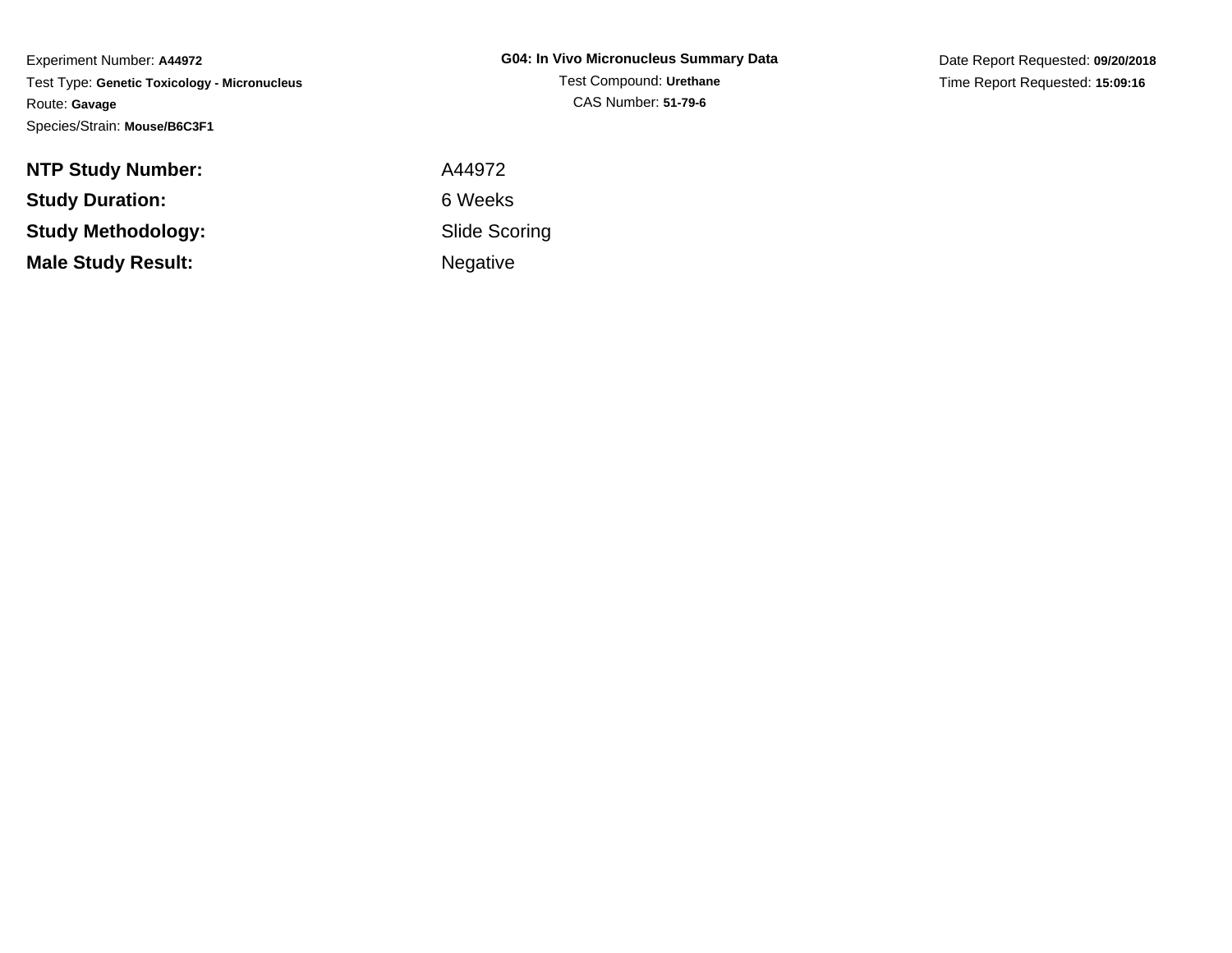Experiment Number: **A44972**

 Test Type: **Genetic Toxicology - Micronucleus**Route: **Gavage**

Species/Strain: **Mouse/B6C3F1**

| Dose (mg/kg)                 | <b>MN PCE/1000</b> |                 |         | <b>MN NCE/1000</b> |                 |         | $%$ PCE         |
|------------------------------|--------------------|-----------------|---------|--------------------|-----------------|---------|-----------------|
|                              | N                  | Mean $\pm$ SEM  | p-Value | N                  | Mean $\pm$ SEM  | p-Value | Mean $\pm$ SEM  |
| Vehicle Control <sup>1</sup> | 10                 | $4.30 \pm 0.92$ |         | 10                 | $5.80 \pm 0.79$ |         | $2.25 \pm 0.15$ |
| 1.0                          | 10                 | $4.60 \pm 0.69$ | 0.3750  | 10                 | $4.20 \pm 0.55$ | 0.9456  | $2.05 \pm 0.08$ |
| 10.0                         | 10                 | $4.30 \pm 0.50$ | 0.5000  | 10                 | $4.30 \pm 0.40$ | 0.9327  | $2.10 \pm 0.11$ |
| 100.0                        | 10                 | $6.10 \pm 0.89$ | 0.0384  | 10                 | $6.20 \pm 0.47$ | 0.3571  | $2.34 \pm 0.18$ |
| Trend p-Value                |                    | $0.0180*$       |         |                    | 0.0500          |         |                 |

Trial Summary: Negative